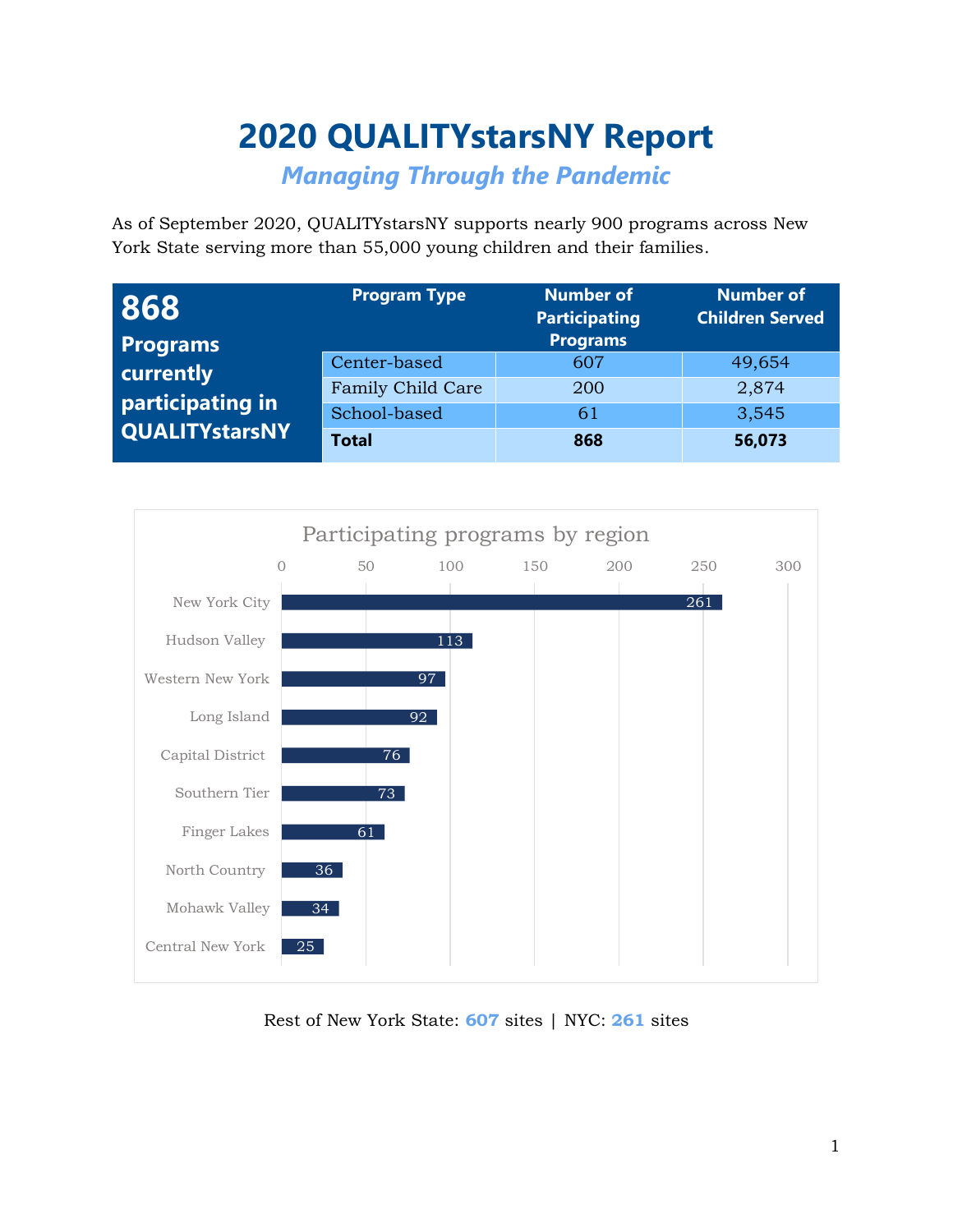# **QUALITYstarsNY Timeline of Support During COVID-19**

| <b>March-April</b><br><b>Assessment of Participating Program</b><br><b>Operations and Immediate Support Needs</b>                                                                                                                                                                                                                               | Planned and executed transition to provide<br>$\bullet$<br>remote support to participants<br>97% response rate to questions about<br>$\bullet$<br>program operation status during pandemic<br>63% remained open serving children onsite<br>$\bullet$<br>or remotely<br>80% of programs continued to work with<br>$\bullet$<br>their Quality Improvement Specialist despite<br>the health crisis |
|-------------------------------------------------------------------------------------------------------------------------------------------------------------------------------------------------------------------------------------------------------------------------------------------------------------------------------------------------|-------------------------------------------------------------------------------------------------------------------------------------------------------------------------------------------------------------------------------------------------------------------------------------------------------------------------------------------------------------------------------------------------|
| Created and facilitated a 3-Part<br>$\bullet$<br>Considerations for Reopening webinar<br>series hosted by QUALITYstarsNY Quality<br><b>Improvement Specialists</b><br>Topics: health and safety, policies and<br>$\bullet$<br>procedures, social emotional development<br>and well-being                                                        | <b>May-June</b><br><b>Launch of the Considerations for</b><br>Reopening Webinar Series for Early<br><b>Childhood Program Leaders</b>                                                                                                                                                                                                                                                            |
| <b>July-August</b><br>Conducted Reopening Webinars for all<br>Early Childhood Leaders Across the State                                                                                                                                                                                                                                          | Invited leaders of licensed programs across<br>$\bullet$<br>the state to attend series webinars<br>19 Considerations for Reopening webinar<br>$\bullet$<br>series sessions offered in both English and<br>Spanish-open to the public<br>Thousands of educators joined for the<br>$\bullet$<br>sessions                                                                                          |
| Three interactive Reopening Q&A Webinars<br>$\bullet$<br>offered in English and Spanish to address<br>specific questions and areas of concern<br>among QUALITYstarsNY participants.<br>Created Part 4 of the series. Topic: high<br>$\bullet$<br>quality learning environments aligned with<br>COVID-19 regulations and safety<br>requirements. | September-October<br>New Content Developed for the Reopening<br><b>Series to Address Evolving Needs</b>                                                                                                                                                                                                                                                                                         |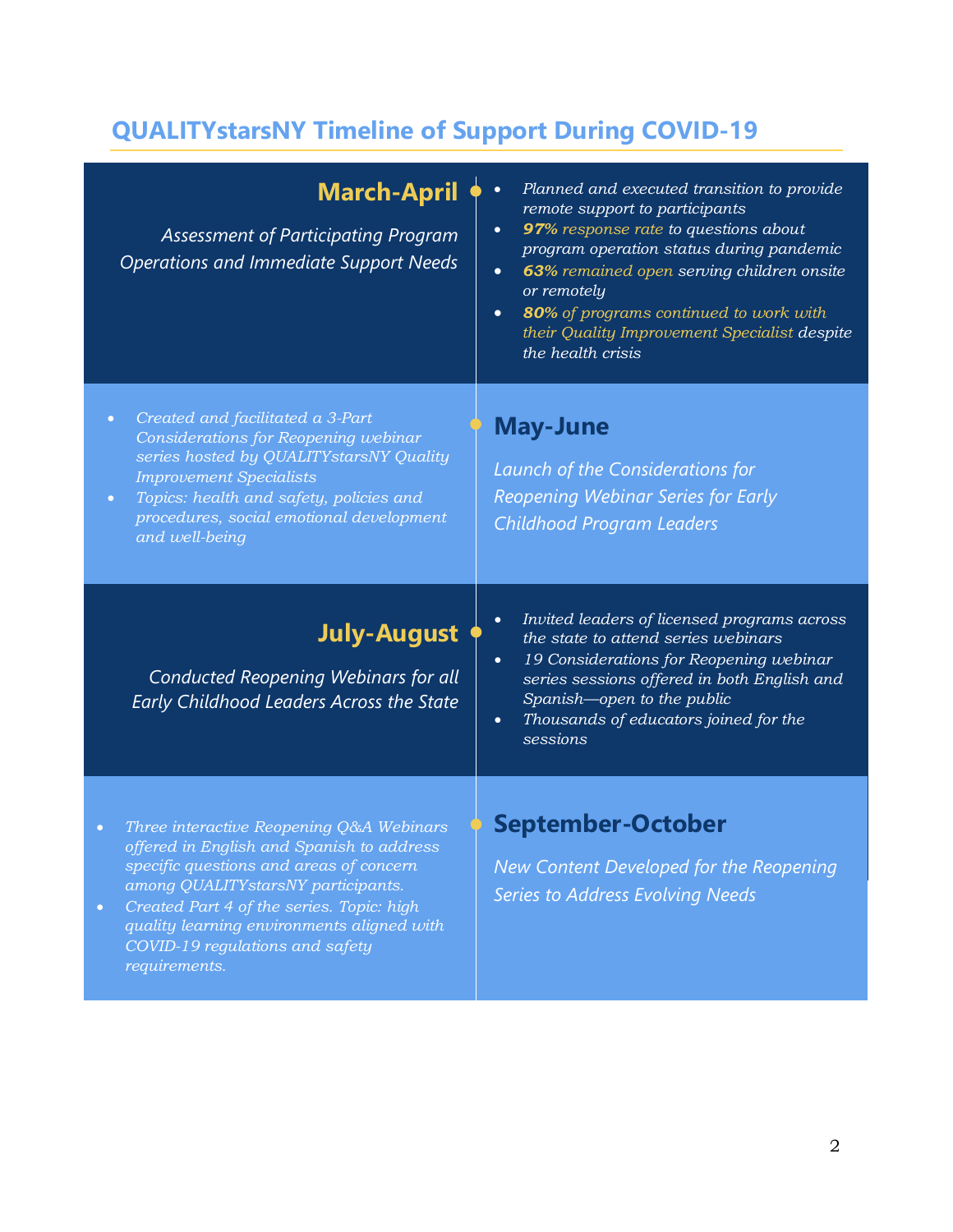### **QUALITYstarsNY's Considerations for Reopening Series**

**Considerations for Reopening Webinar Series for Early Childhood Administrators & Providers** 



qualitystarsny.org/reopening

- **25 webinars** in total were facilitated in English and Spanish as part of the multi-part series, **19 of the webinars** were open to the public.
- **2,500+ attendees** joined our Reopening Sessions from July-October, 2020.
- Comprehensive Resource Toolkits were created in English and Spanish for each session with guidance, resources, and sample materials to accompany the series content. These materials have been widely used across New York's early childhood community.
- An additional **20+ Reopening sessions were hosted as Learning Communities** for smaller, regional groups of QUALITYstarsNY participants enabling program leaders to learn from colleagues in their area and discuss local directives and available resources.

## **What We Learned about QUALITYstarsNY Participants During COVID-19**

QUALITYstarsNY was able to provide critical support during the pandemic when many of our participants had to close their doors abruptly. In addition to the Considerations for Reopening Series, QUALITYstarsNY Quality Improvement Specialists (QI

**80%** of our 850+ participating programs **have continued to work with their Quality Improvement Specialist** since the pandemic began in March.

Specialists) have continued to provide one-on-one guidance to help programs overcome the unprecedented challenges they've faced as a result of the pandemic.

A vast majority of QUALITYstarsNY's participating programs have continued to work with their QI Specialist since May, 2020, despite only 64% remaining open and serving children either on-site or remotely at that time. The remaining 20% of programs not currently engaging with their QI Specialist are experiencing dramatic hardships and are unable to work toward quality improvement at this time. These programs continue to receive regular contact from their QI Specialist and QUALITYstarsNY is ready to reengage them as soon as they are able to resume their participation.

During the COVID-19 pandemic, QI Specialists have exceeded their regular visiting schedule through emails, phone calls, & virtual Zoom sessions. Moreover, QI Specialists held **more than 100 regional Learning Communities** from April through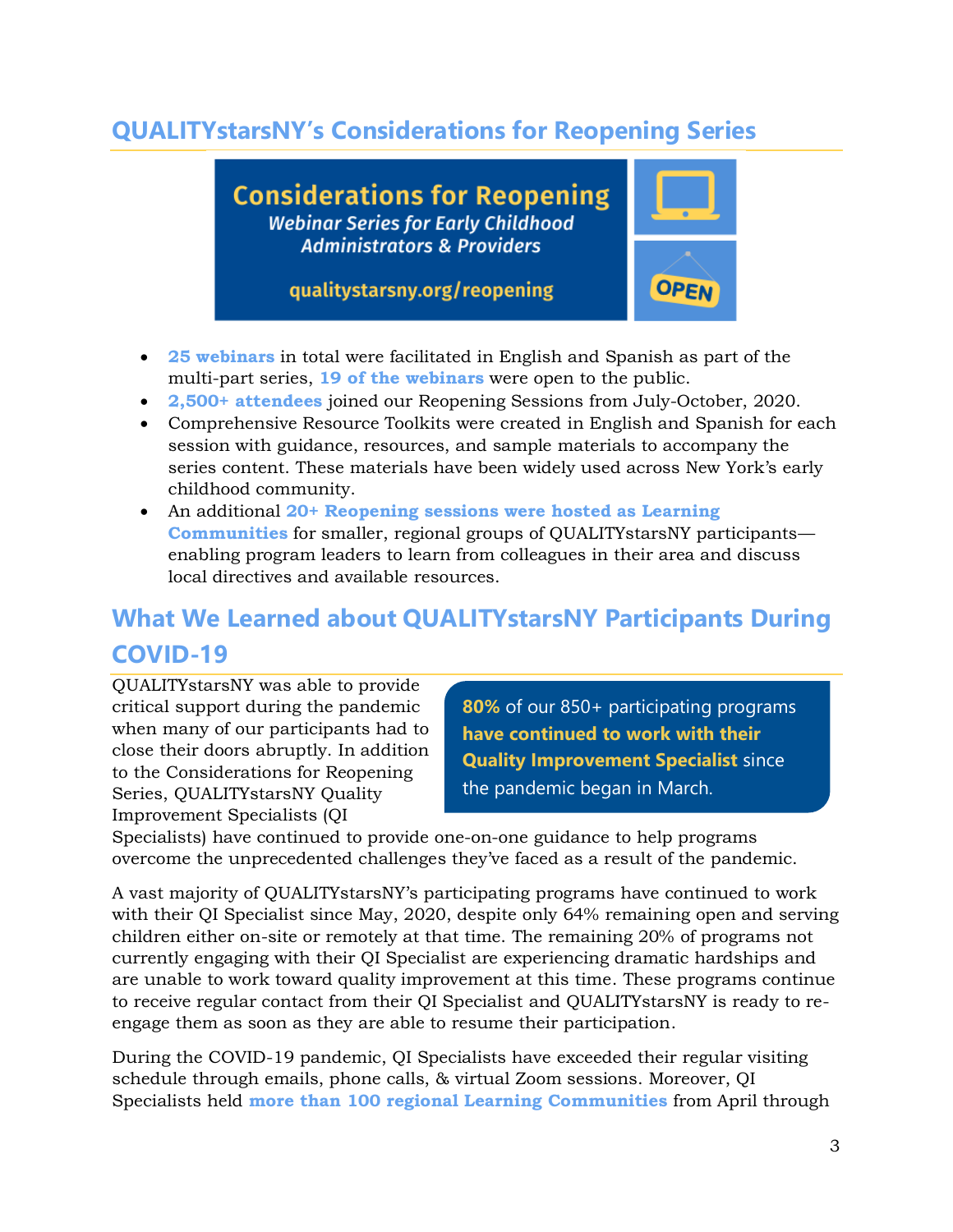August, 2020, giving participants crucial opportunities to share and learn from one in addition to the expertise provided by their Specialist.

|            | <b>Programs serving</b><br>children on-site or<br>offering remote<br>services | <b>Programs</b><br>closed due<br>to COVID-19 | <b>Percent of Programs that</b><br><b>Continued to work with</b><br>their Quality<br><b>Improvement Specialists</b> | Percent of<br>Unresponsive<br><b>Participants</b> |
|------------|-------------------------------------------------------------------------------|----------------------------------------------|---------------------------------------------------------------------------------------------------------------------|---------------------------------------------------|
| <b>May</b> | 63%                                                                           | 34%                                          | 79%                                                                                                                 | 3%                                                |
| November   | 73%                                                                           | 17%                                          | 79%                                                                                                                 | 7%                                                |

**"**I believe during these times of uncertainty is when our QI Specialist is most needed. We need a source of support, to reinforce and remind us to continue our best practices no matter how tough our adjustments may be.**"**

#### **Lisa Thomas**

*Family Child Care Provider | Brooklyn*

## **COVID-19 Spotlight: Fredonia Remote Learning Support Project**

QUALITYstarsNY helped Dunkirk School District in Western New York provide remote learning support to children and families when they had to close their school and prek classrooms during the pandemic. Families of 43 children were able to pick up packages of developmentally appropriate, open-ended learning materials provided by QUALITYstarsNY.

The remote learning materials included art supplies, such as play dough, paper, markers, and glue, as well as hands-on activities such as pizza making, planting seeds, and sensory materials. As a result, Fredonia teachers were able to work directly with families on curriculum development and learning using these open-ended resources that families could engage with while at home. This story was also featured in an article by the *Dunkirk Observer*.

In planning for this project in Dunkirk, QUALITYstarsNY expanded this support beyond Western New York and provided many of our participants across the state, in all program settings, with open-ended learning materials for the families they've supported remotely.

**"**I view my work with early childhood programs as more important than ever. Since the pandemic began, directors have been struggling to stay current on so much information and have had to make critical decisions that can affect the future of their program. I am able to be a support to directors—to help them navigate the information, find resources, or simply just to listen to them about what they're experiencing. *It's important that they know they are not alone in this challenging time*. **"**

> **JoAnn Toth** *QUALITYstarsNY QI Specialist | Capital District*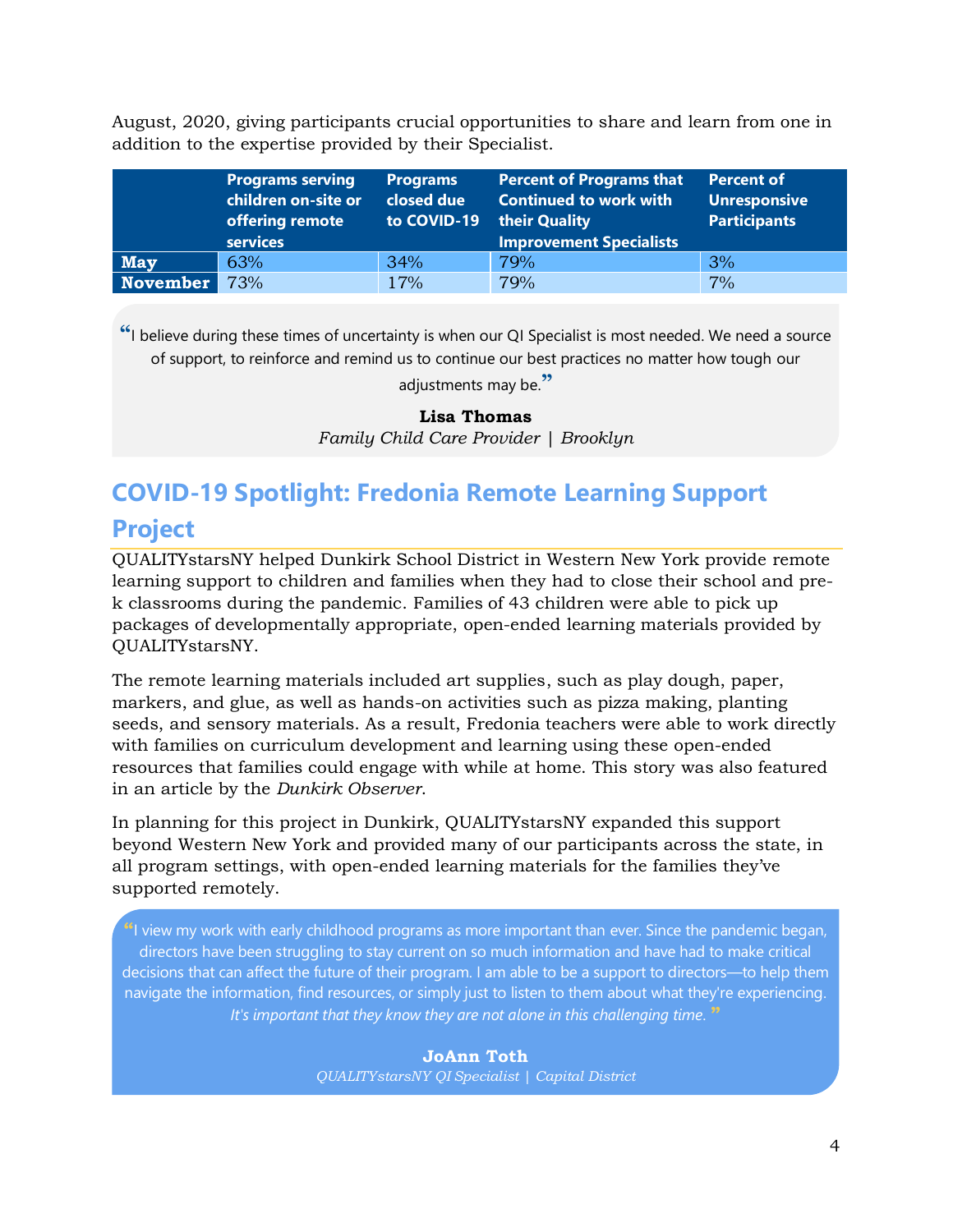### **Program Ratings**

| Of the 868      | <b>Program Ratings</b>    | <b>Number of Programs</b> |  |
|-----------------|---------------------------|---------------------------|--|
|                 | 5 Star                    | 15                        |  |
| participating   | 4 Star                    | 250                       |  |
|                 | 3 Star                    | 78                        |  |
| programs, 637   | 2 Star                    | 158                       |  |
| have been rated | 1 Star                    | 136                       |  |
|                 | Not Yet Rated             | 231                       |  |
|                 | <b>Total Participants</b> | 868                       |  |

Of the 868 participating programs, 637 programs have been rated. Programs receive a rating of 1-5 Stars with 3-5 Stars indicating high quality. The 231 programs not currently rated include new programs that are in the process of receiving their first rating. Ratings have been delayed for most programs due to the extenuating circumstances presented by COVID-19.

### **Re-Ratings**

Programs participating in QUALITYstarsNY are rated every 18 months to three years. Re-rating gives programs an opportunity to reflect on the progress they've made through their continuous quality improvement work—both in terms of any changes to their Star level or the points they earn in their rating.

Of the 637 currently rated programs, 200 programs have been through re-rating at least once. An additional 30 programs are in the re-rating process but have not yet received their new rating. There are a significant number of QUALITYstarsNY participants that would have gone through re-rating in 2020 or early 2021 but have received extensions due to COVID-19. Among the 437 programs that have only been rated once to date, 139 programs would have been re-rated in 2020 and 121 in the first half of 2021, however, their current rating has been extended in light of the

extreme challenges presented by the pandemic. We are poised to re-rate these 260 programs once the pandemic has subsided, in addition to new programs that will be joining QUALITYstarsNY next year.

In their most recent re-rating, 70% of the 200 re-rated programs increased their rating by one or more Star levels or

Of the 200 recently re-rated programs, **70% increased their Star Rating or sustained a high quality rating** of 3-5 Stars.

sustained a high quality 3-5 Star Rating. There are also many programs that demonstrate progress by increasing their points earned in the re-rating process, even if they do not increase a full Star level.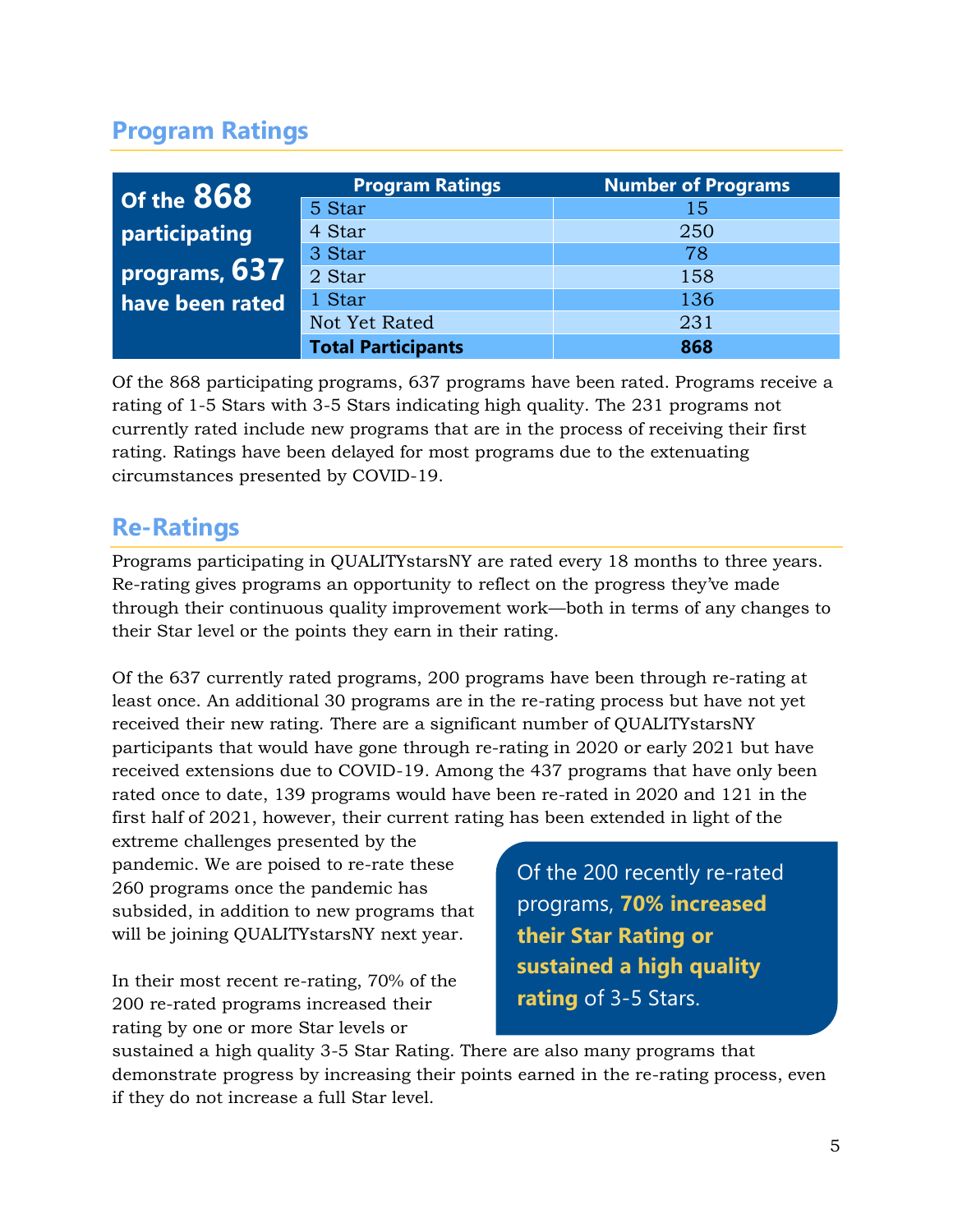### **The Anatomy of Quality Improvement**

#### **Rebuilding the Quality Improvement Plan – 2019-2020**

As part of our rating process, in collaboration with the New York Early Childhood Professional Development Institute's Web and Database Administrator, we re-designed the Quality Improvement Plan (QIP) tool to more accurately collect critical data for the continuous quality improvement process that our participants engage in to meet or exceed Quality Standards. Focus groups, redesign teams, and testing cycles, followed by intensive training of QUALITYstarsNY staff contributed to a successful launch. The functionalities of the QIP tool enable detailed recording of steps and progress for each participant and allow leadership and administrative teams to monitor processes and analyze project data. Data analysis is underway and a project report will be developed after the first full year of implementation.

#### **Continuous Quality Improvement**

After receiving their Active Rating, QUALITYstarsNY participants work toward continuous quality improvement to better serve their children and families. Programs receive a rating report detailing their points earned for each of the 75 Standards, which provides critical insights into opportunities for improvement in each of the four Standards areas: Learning Environment, Family Engagement, Management & Leadership, and Qualifications & Experience.

Programs consult with their QI Specialist to develop their QIP, which generates resources and technical assistance to move through the continuous quality improvement process. As part of their QIP, programs set and achieve quality improvement goals, with access to a range of supports and resources to enhance their classroom environment, staff professional development, family engagement, and business and leadership practices. The data system tracks progress to ensure accountability of public and private funding.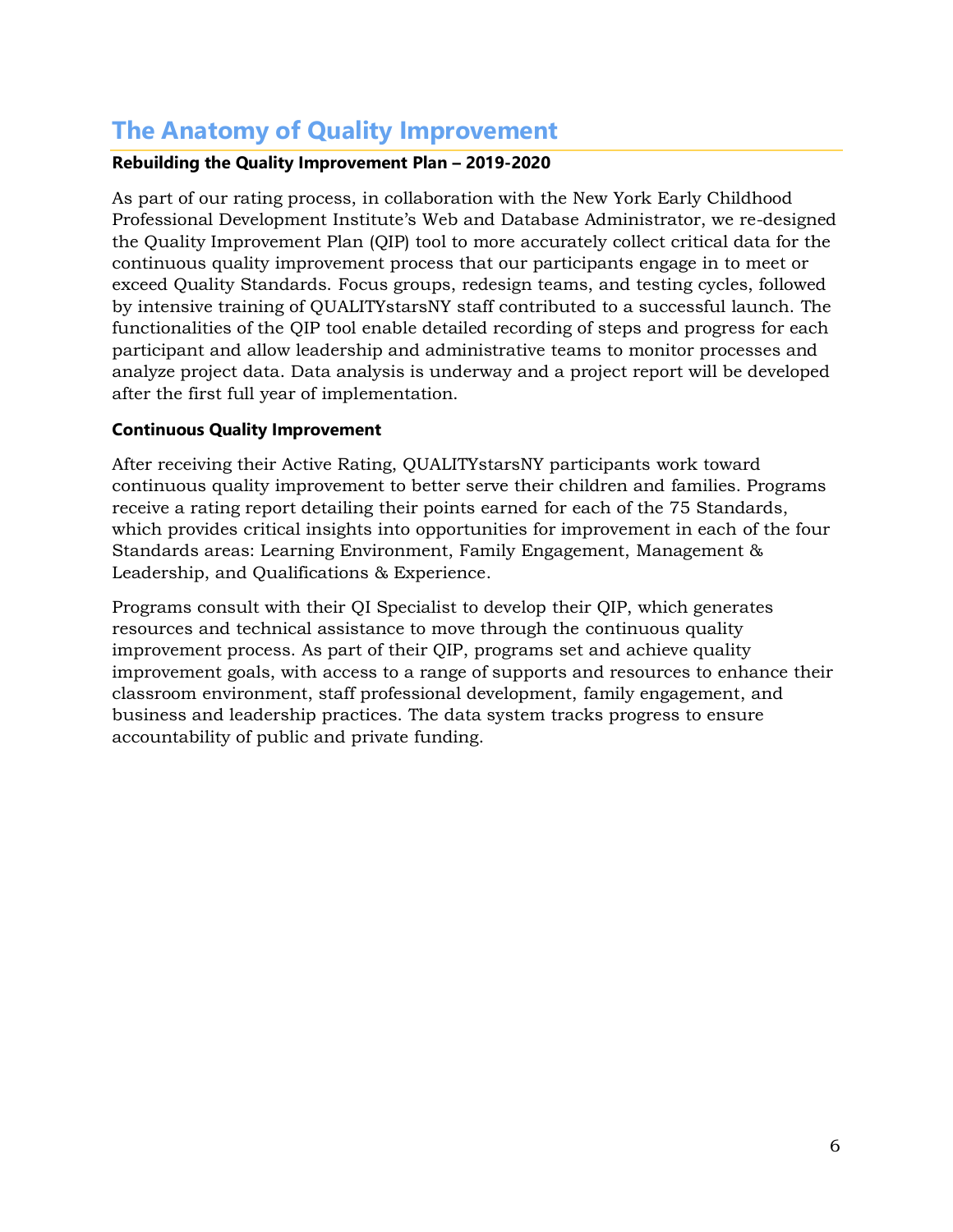### **What Our Participants are Saying about QUALITYstarsNY**

**"**QUALITYstarsNY is a comprehensive, supportive strength! While the tenet behind which I opened a day care was to ultimately reduce the risk of adverse childhood experiences and give each child the nurturing, healthy and supportive foundation they are deserving of, I realized I could not do it alone. I needed support and QUALITYstarsNY was there. They joined hands with our program and provided needed professional development and appropriate furnishings and related supplies. This has enriched the lives of the children in our care, fostering independence and creativity. **"**

#### **Sabine Dalce**

*On-site Provider, Philippians 2:5 Day Care, Inc. | Long Island, NY*

**"**I must confess that this program has empowered me beyond my expectations. As a home-based day care operator, I had no kind of support from anyone. QUALITYstarsNY has given me the leverage to see myself not only as a professional who is knowledgeable in providing care to children while parents are at work, but as a competitive educator with well-trained employees through the numerous resources they offer. Without this support system, I would be lost with all the children in my care. **"**

#### **Getty Njoku** *Family Child Care Provider, Island Sunshines | Long Island, NY*

**"**I am proud to have participated in Start with Stars and transitioned into QUALITYstarsNY. The support of my Quality Improvement Specialist and access to high quality materials helped me to create my beautiful infant center/area! Through QUALITYstarsNY, my program has also worked with a coaching team that provides professional support and educational tools that will continue to benefit the children I serve both now and in the future. I'm grateful to continue my participation in this wonderful program. **"**

#### **Lisa Chambers**

#### *Family Child Care Provider, Lisa's Learn And Play, Inc | Buffalo, NY*

**"**QUALITYstarsNY has provided me with education and tools that have greatly improved the way I teach and provide daily care to my daycare children. I live in an area with few resources. QUALITYstarsNY has empowered my daycare staff to provide children with education and life skills that I would not have been able to obtain otherwise. I cannot adequately express how grateful I am to QUALITYstarsNY for what they have provided for myself and the children that attend my daycare. **"**

#### **Christine Shantie**

*Owner, Chris' Group Family Daycare | Dickenson Center, NY*